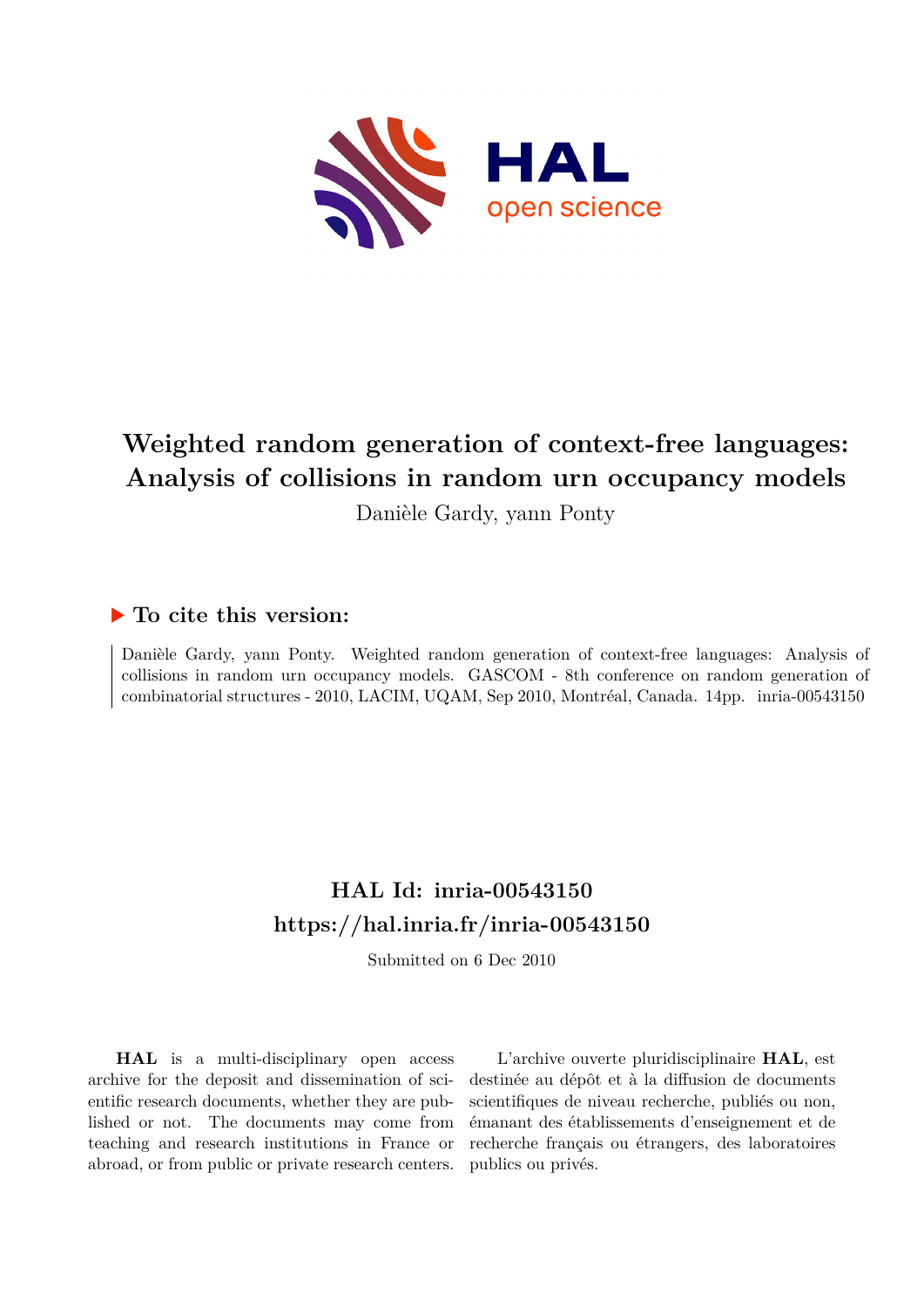## WEIGHTED RANDOM GENERATION OF CONTEXT-FREE LANGUAGES: ANALYSIS OF COLLISIONS IN RANDOM URN OCCUPANCY MODELS

DANIÈLE GARDY AND YANN PONTY

Abstract. The present work analyzes the redundancy of sets of combinatorial objects produced by a weighted random generation algorithm proposed by Denise *et al*. This scheme associates weights to the terminals symbols of a weighted context-free grammar, extends this weight definition multiplicatively on words, and draws words of length  $n$  with probability proportional their weight. We investigate the level of redundancy within a sample of k word, the proportion of the total probability covered by  $k$  words (coverage), the time (number of generations) of the first collision, and the time of the full collection. For these four questions, we use an analytic urn analogy to derive asymptotic estimates and/or polynomially computable exact forms. We illustrate these tools by an analysis of an RNA secondary structure statistical sampling algorithm introduced by Ding *et al*.

#### 1. Introduction

The random generation of combinatorial objects is both motivated by the exploration of complex objects, the empirical assessment of statistical properties and by its applications to numerous fields (analysis of data structures and algorithms [\[1](#page-10-0)], software testing  $[6, 5]$  $[6, 5]$ , bioinformatics  $[9]...$ ). Many approaches have been developed to address the uniform random generation of combinatorial objects of a given size. Historically, the recursive method, formalized by Wilf [\[24](#page-11-0)], starts by efficiently precomputing the numbers of objects accessible from local choices, and uses these numbers during the generation to perform an uniform random generation as an unbiased walk. This approach was later extended and made fully automatic by Flajolet et al [\[15](#page-11-0)] for all decomposable combinatorial classes, i. e. classes that are specified constructively within the symbolic framework as opposed to implicitly defined by a required property. Finally Duchon  $et$  al  $[11]$  $[11]$  recently relaxed this scheme through Boltzmann sampling.

Yet certain contexts require a non-uniform – yet controlled – distribution to be captured, giving riseto various approaches  $[4]$  $[4]$  for the non-uniform generation. Denise *et al*  $[7]$  $[7]$  introduced weighted context-free grammars where a weight function, defined on the terminals and extended multiplicatively on words, induces a Boltzmann distribution over each subset of words of a given length n. The resulting languages are then used as models for objects following non-uniform distributions, of which natural instances can be found in bioinformatics [\[21](#page-11-0)]. An adaptation of the recursive methodwas proposed  $[7]$  $[7]$  to draw words of a given size n with respect to a weighted distribution. Multidimensional Boltzmann versions of the weighted samplers were also proposed for weighted languages by Bodini *et al* [\[3](#page-11-0)].

However weighted distributions, by assigning probabilities to possible words that scale exponentially within a class of size, may induce a – possibly large – redundancy within sampled set of words. Since the probability of a word is exactly and efficiently computable such a redundancy is not informative and should be avoided. Furthermore, if a non-redundant sample of given cardinality  $k$  is expected, one may find situations where the complexity of generating k distinct words using a rejection approach becomes heavily dominated by the rejection step. Finally, the proportion of the

*Date*: December 6, 2010.

*Key words and phrases.* Random generation, occupancy analysis, birthday paradox, coupon collector, weighted combinatorial objects.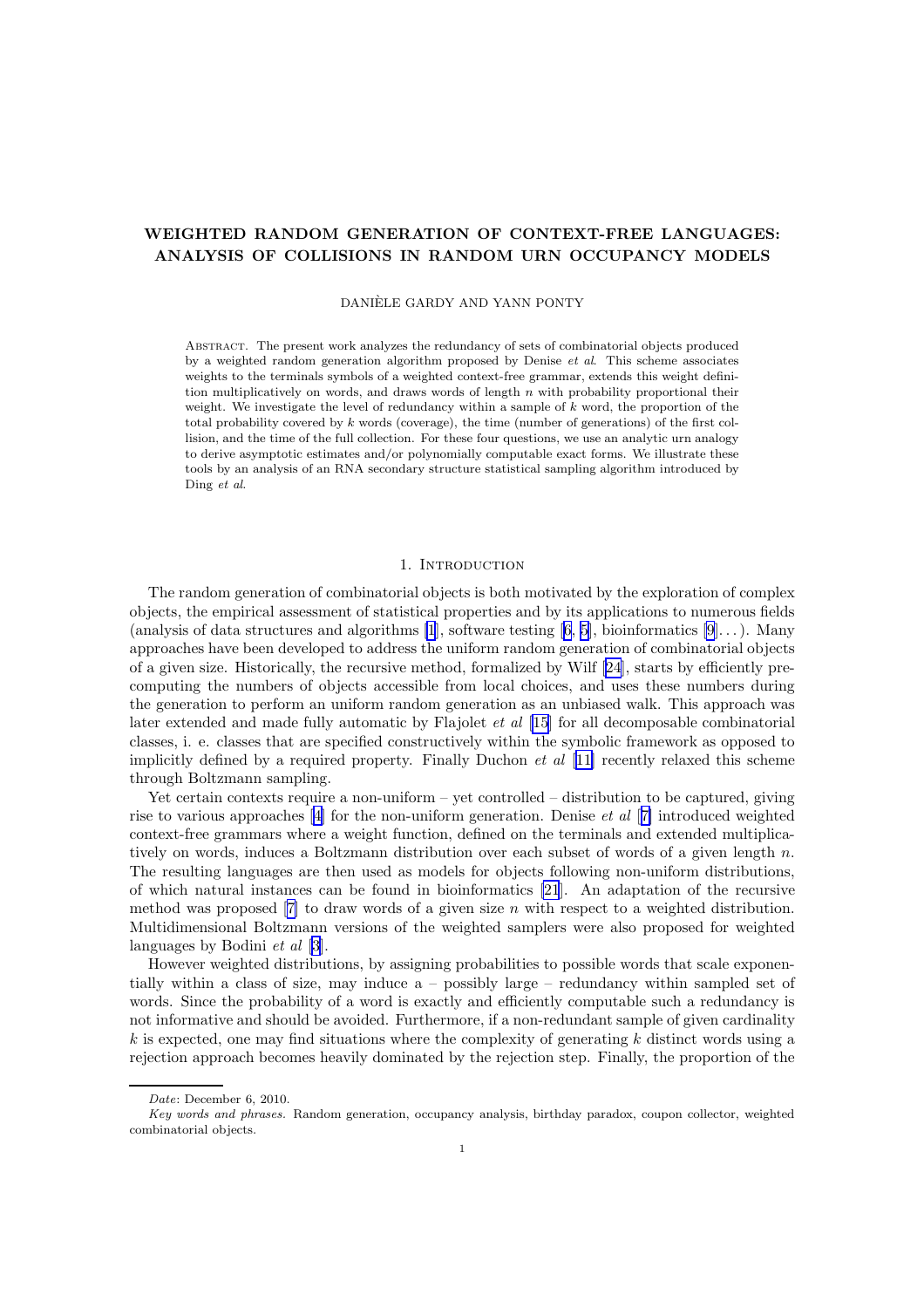distribution contained within a sampled set may be affected, positively or negatively, by the adjunction of weights. One of the authors proposed a non-redundant version of the recursive method [\[20](#page-11-0)] to work around the first issue. However the question of the dependency between the weights and the level of redundancy was left open in a general setting.

The aim of the current work is to analyze the redundancy and coverage of a weighted sampled set of words. To tackle these questions, one can reformulate the repeated generation of words within a weighted language as a random allocation of balls into urns. Namely each word w in  $\mathcal{L}_n$ the restriction of the language to words of length  $n$  will correspond to an urn having probability proportional to the weight of  $w$ . A list of questions naturally arise which can be rephrased into classic random allocations problems:

- (1) How many words are required before some word is drawn twice? This is a weighted instance of the Birthday paradox (the first 2-birthday [\[13\]](#page-11-0)).
- (2) How many words must be sampled before each word in  $\mathcal{L}_n$  is encountered at least once? One finds in the above formulation the Coupon collector problem.
- (3) How many distinct words are there after sampling k words? This is equivalent to the expected number of urns having positive load after throwing  $k$  balls.
- (4) What is the coverage, i.e. the cumulated weight/probability of a non-redundant sampled set after  $k$  generations? This last problem rephrases as the cumulated weight/probability of urns having positive load after throwing k balls.

In this paper, we address and provide closed formulae and/or asymptotic estimates for these four statistical quantities under natural conditions of non-degeneracy, and illustrate our results with an analysis of a statistical sampling algorithm used to predict the folding of RNA. After this short introduction we remind in Section 2 some basic notions related to context-free grammars, languages, algebraic functions and their weighted analogs. In Section [3,](#page-3-0) we state our main results on weighted context-free languages in the form of four theorems dedicated to the four questions above. General results on weighted urns models are established or recalled in Section [4,](#page-5-0) of which our theorems are direct corollaries. We apply in Section [5](#page-7-0) our theorems to an analysis of a statistical sampling algorithm used to predict the functional folding of RNAs, using the fact that the three-dimensional structure of an RNA can be modeled by a secondary structure, i. e. a word of a Motzkin-like context-free language. We conclude with some possible extensions of the current work.

#### 2. Definitions and notations

2.1. Weighted context-free languages. Throughout the rest of the document,  $n$  will stand for the length of generated words. For the sake of self-containment, let us start by recalling some definitions found in Denise et al [\[7](#page-11-0)].

A weighted context-free grammar  $\mathcal{G}_{\pi}$  is a 5-tuple  $(\pi, \Sigma, \mathcal{N}, \mathcal{P}, \mathcal{S})$  such that

- $\Sigma$  is the alphabet, i.e. a finite set of terminal symbols.
- $N$  is a finite set of non-terminal symbols.
- P is the finite set of production rules, each of the form  $N \to X$ , for  $N \in \mathcal{N}$  any non-terminal and  $X \in {\Sigma \cup \mathcal{N}}^*$ .
- $S$  is the axiom of the grammar, i. e. the initial non-terminal.
- π is a positive weight vector  $\pi = (\pi_t)_{t \in \Sigma}$ , assigning positive weights to each letter  $t_i \in \Sigma$ .

Let us further assume that the input grammar is unambiguous. This is a real limitation, however a similar analysis for intrinsically ambiguous languages is rather challenging since the associated generating functions are not necessarily algebraic but possibly transcendental [\[12](#page-11-0)].

Let us denote by  $\mathcal L$  be the language generated from the axiom of  $\mathcal G_\pi$ , and by  $\mathcal L_n$  its restriction to words of size n. One can extend the weight multiplicatively on any word  $w \in \mathcal{L}$  such that

$$
\pi(w) = \prod_{t \in w} \pi_t.
$$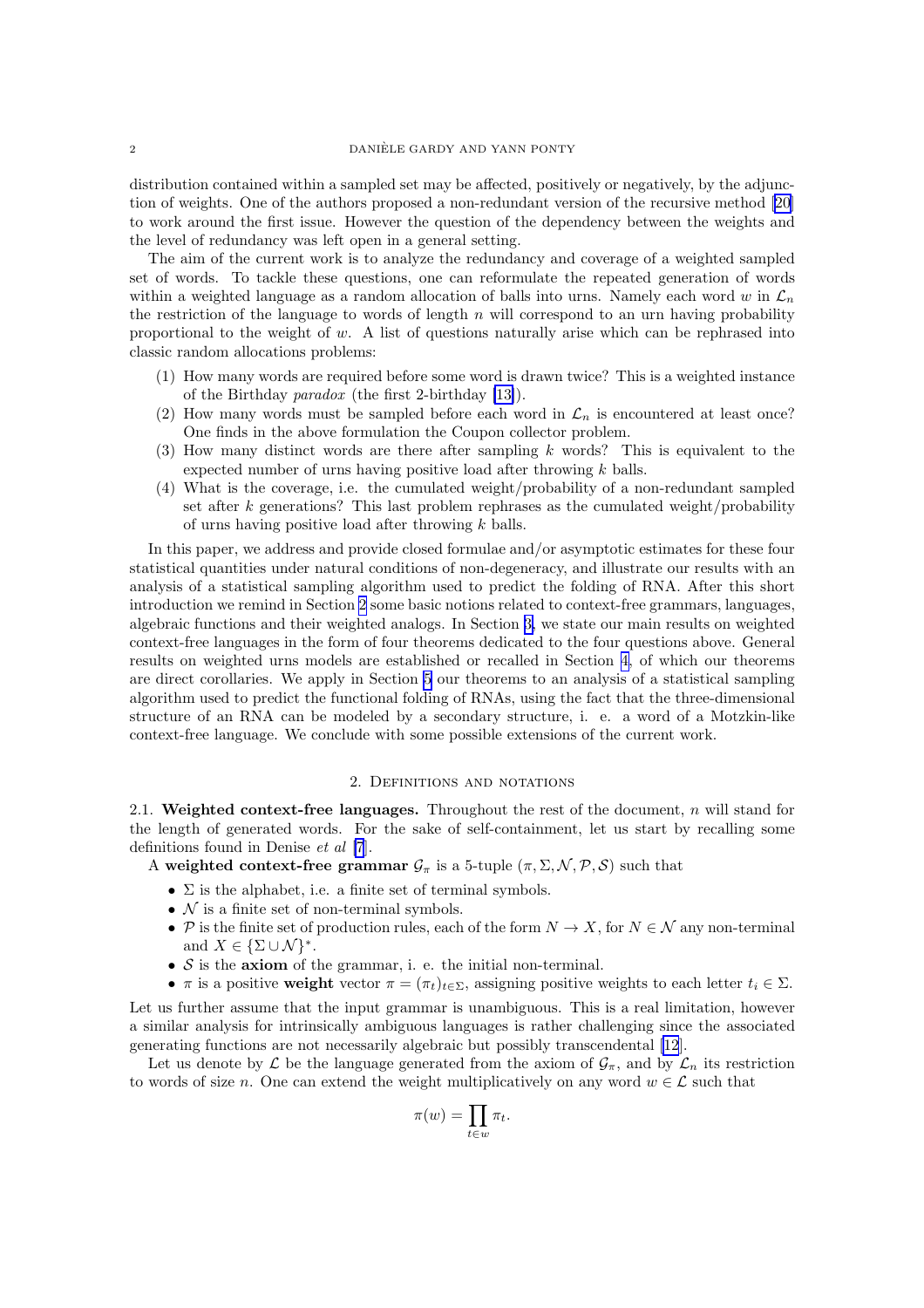<span id="page-3-0"></span>This gives rise to the notion of weighted generating function  $L_{\pi}(z)$  for a context-free language  $\mathcal{L}$ , a natural generalization of the ordinary generating function where each word is counted with multiplicity equal to its weight

$$
L_{\pi}(z) = \sum_{w \in \mathcal{L}} \pi(w) z^{|w|} = \sum_{n \ge 0} \mu_{\pi, n} z^n
$$

where  $\mu_{n,\pi} = \sum_{w \in \mathcal{L}_n} \pi(w)$  is the total weight of words of size n. In particular, the number  $m_n$  of words of size *n* can be also expressed as  $m_n = |\mathcal{L}_n| = \mu_{n,1}$ .

The weighting scheme then defines a **weighted distribution** on  $\mathcal{L}_n$  through

$$
\mathbb{P}(w \mid n, \pi) = \frac{\pi(w)}{\sum_{w' \in \mathcal{L}_n} \pi(w')} = \frac{\pi(w)}{\mu_{n, \pi}}.
$$

Finally let us define the k-th moment of a  $\pi$ -weighted distribution as

(2.1) 
$$
\alpha_{k,n} = \sum_{i=1}^{m_n} p_i^k = \frac{\sum_{w \in \mathcal{L}_n} \pi(w)^k}{\mu_{\pi,n}^k} = \frac{\mu_{\pi^k,n}}{\mu_{\pi,n}^k}.
$$

2.2. Asymptotics of coefficients. The (weighted) generating function of an unambiguous contextfree language is a positive solution of an algebraic system of equations, therefore its singularities are algebraic. Let us first assume that the dominant singularity  $\rho_{\pi}$  is unique.

Then, for any fixed  $\pi$ , the coefficients of  $L_{\pi}(z)$  admit an asymptotic equivalent of the form

(2.2) 
$$
[z^n] L_\pi(z) = \mu_{\pi,n} \sim \kappa_\pi \cdot \rho_\pi^{-n} \cdot n^{-k_\pi} \left(1 + \mathcal{O}(n^{-k'_\pi})\right),
$$

for  $\rho_{\pi} \in (0,1]$ ,  $\kappa_{\pi}$  some positive real value, and  $k_{\pi}, k'_{\pi}$  some positive rational numbers such that  $k'_\pi > 0$ . The asymptotic equivalent for the number of words  $m_n = |\mathcal{L}_n| = [z^n] L(z)$  is obtained as a special case of the above, yielding

(2.3) 
$$
m_n = |\mathcal{L}_n| = [z^n] L(z) \sim \kappa \cdot \rho^{-n} \cdot n^{-k} \left( 1 + \mathcal{O}(n^{-k'}) \right)
$$

with  $\rho := \rho_1, \kappa := \kappa_1, k := k_1$  and  $k' := k'_1 > 0$  defined as above.

If the assumption on the unicity of the dominant singularity does not hold, then different singularities may be found on the circle of radius  $\rho_{\pi}$ . In this case the coefficients of the generating functions do not admit an universal expansion of the form described in Equation 2.2 since the contributions of various singularities may cancel out.

2.3. Weight classes. Let us denote by  $\mathbf{W}_n$  the vector of all possible and distinct weights within  $\mathcal{L}_n$  ordered increasingly  $(W_{n,i} < W_{n,i+1})$ . In particular, let  $W_{\pi,n}^{\nabla} := W_{n,1}$  (resp.  $W_{\pi,n}^{\triangle} := W_{n,|\mathbf{W}_n|}$ ) be the **minimal** (resp. **maximal) weight** of a word within  $\mathcal{L}_n$ . We denote by  $\mathbf{m}_{n,i} \subset \mathcal{L}_n$  the class of words having weight  $W_{n,i}$  and by  $m_{n,i} = |\mathbf{m}_{n,i}|$  its cardinality.

#### 3. Main results

Let  $\mathcal{G}_{\pi}$  be a weighted context-free grammar generating a language  $\mathcal{L}$ ,  $\pi$  its a weight vector and  $n \in \mathbb{N}$  a length. Remind that  $W_{\pi,n}^{\nabla}$  and  $W_{\pi,n}^{\triangle}$  are the minimal and maximal weight of a word in  $\mathcal{L}_n$ respectively. Let  $\rho_{\pi}$  be the dominant singularity of  $L_{\pi}(z)$ , and consider the following conditions:

- **C1** Diversity: Let  $p_{n,\pi}^{\Delta} := W_{\pi,n}^{\Delta}/\mu_{\pi,n}$  be the probability of the most probable word within  $\mathcal{L}_n$ with respect to a weight function  $\pi$ , then there exists  $\beta > 1$  such that  $p_{\pi,n}^{\triangle} \in \mathcal{O}(\beta^{-n})$ .
- C2 Log-positive weights: For each terminal symbol  $t \in \Sigma$ ,  $\pi_t > 1$ .
- C3 Bounded dependency: For any rational number  $k > 1$  and any weight vector  $\pi$  such that Condition **C2** holds,  $\rho_{\pi}^{k} < \rho_{\pi^{k}}$  holds.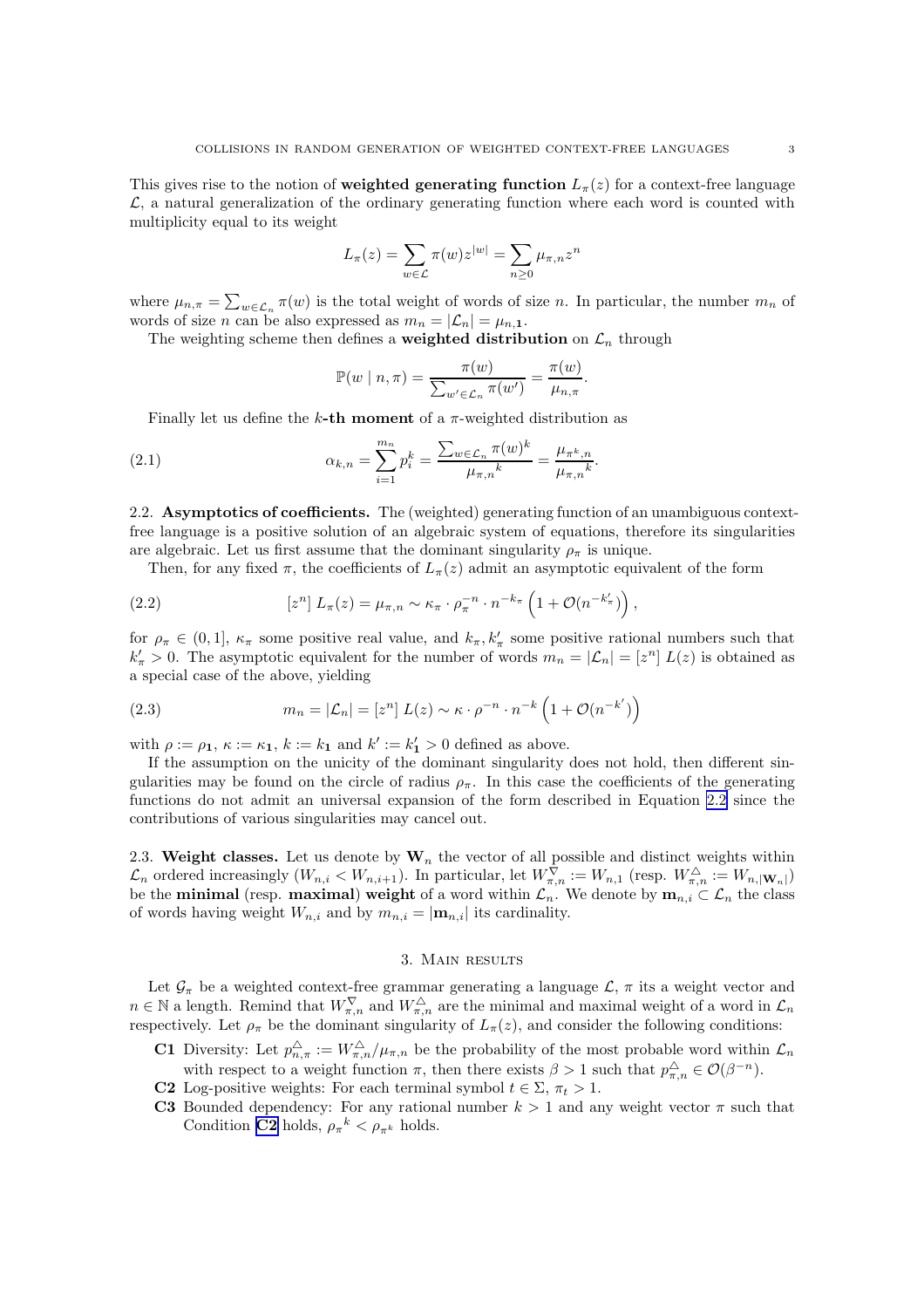<span id="page-4-0"></span>**Theorem 3.1** (First collision). Under conditions  $C1$ ,  $C2$  and  $C3$ , the expected number of generations  $E[B_{n,\pi}]$  before some word of  $\mathcal{L}_n$  is drawn twice is such that

(3.1) 
$$
E[B_{n,\pi}] \sim \frac{\sqrt{\pi}}{\sqrt{2\alpha_{2,n}}} = \frac{\mu_{\pi,n}\sqrt{\pi}}{\sqrt{2\mu_{\pi^2,n}}} \in \Omega(\gamma^n), \quad \gamma := \frac{\rho_{\pi}}{\sqrt{\rho_{\pi^2}}} > 1
$$

**Theorem 3.2** (Full collection). The expected number of generations  $E[C_{n,\pi}]$  before all the words in  $\mathcal{L}_n$  are generated at least once is such that

(3.2) 
$$
\frac{\mu_{\pi,n}}{W^{\nabla}_{\pi,n}} \leq E[C_{n,\pi}] \leq 2 \cdot \mathcal{H}_{m_n} \cdot \frac{\mu_{\pi,n}}{W^{\nabla}_{\pi,n}}
$$

which, for large values of  $n$ , adopts the equivalent

(3.3) 
$$
\frac{\kappa_{\pi} \cdot \rho_{\pi}^{-n}}{W_{\pi,n}^{\nabla} \cdot n^{k_{\pi}}} \leq E[C_{n,\pi}] \leq \frac{2 \cdot \log(1/\rho) \cdot \kappa_{\pi} \cdot \rho_{\pi}^{-n}}{W_{\pi,n}^{\nabla} \cdot n^{k_{\pi}-1}}.
$$

Moreover in the uniform distribution  $(\pi = 1)$  the above expression simplifies into

(3.4) 
$$
E[C_{n,1}] = m_n \cdot \mathcal{H}_{m_n} \sim \frac{\kappa \cdot \log(1/\rho) \cdot \rho^{-n}}{n^{k-1}} \left(1 + \mathcal{O}\left(1/n^{k'}\right)\right).
$$

**Theorem 3.3** (Distinct samples). The expected number  $E[N_{n,\pi,k}]$  of distinct words obtained after k generations is such that

(3.5) 
$$
E[N_{n,\pi,k}] = \sum_{i=1}^{|W|} m_{\pi,i} \cdot \left(1 - \left(1 - \frac{W_{n,i}}{\mu_{\pi,n}}\right)^k\right) = \sum_{i=1}^m m_{\pi,i} \cdot \left(1 - e^{-\frac{W_{n,i}}{\mu_{\pi,n}}k}\right) + \mathcal{O}(1).
$$

**Theorem 3.4** (Coverage). In a weighted distribution, the expected cumulated probability  $E[P_{n,\pi,k}] \in$  $[0, 1]$  of the set of distinct words obtained after k generations is given by

(3.6) 
$$
E[P_{n,\pi,k}] = \sum_{i=1}^{|W|} m_{\pi,i} \cdot \frac{W_{n,i}}{\mu_{\pi,n}} \cdot \left(1 - \left(1 - \frac{W_{n,i}}{\mu_{\pi,n}}\right)^k\right)
$$

Moreover if Condition [C1](#page-3-0) is satisfied, then there exists  $\beta > 1$  such that, for any  $k \in o(\beta^n)$ , one has

.

(3.7) 
$$
E[P_{n,\pi,k}] = k \cdot \alpha_{2,n} \left(1 + \mathcal{O}(\beta^{-n})\right).
$$

Remark that there are at most  $(n+1)^{|\Sigma|}$  different compositions/classes of weights, and therefore Theorems 3.3 and 3.4 immediately suggest polynomial time algorithms for computing the expected number of distinct words and coverage respectively.

### 3.1. Discussing the loss of generality. Let us discuss the loss of generality induced by the above conditions:

- Condition [C1](#page-3-0) requires that no polynomial group of words contribute asymptotically to a significant part of the weighted distribution. This is the typical case in weighted languages, as the exponential growth of  $\mu_{\pi,n}$  usually arises as a cooperation between the natural combinatorial explosion of the numbers of words and their individual weights. However this condition is restrictive, and discards languages of polynomial growth, or grammars where a (strongly connected) component of polynomial growth dominates asymptotically.
- Condition [C2](#page-3-0) can be assumed without loss of generality since the weighted distribution is stable through the multiplication of all weights by a positive constant.
- Condition [C3](#page-3-0): Remember that Condition [C1](#page-3-0) implies that there exist some constants  $C > 0$ and  $\beta > 1$  such that  $\pi(w) \leq C \cdot \mu_{\pi,n}/\beta^n$  for all  $w \in \mathcal{L}_n$ . It follows that, for all  $k > 1$ ,

$$
\mu_{\pi^k,n} = \sum_{w \in \mathcal{L}_n} \pi(w)^k \le \sum_{w \in \mathcal{L}_n} \pi(w) \cdot \left(\frac{C \cdot \mu_{\pi,n}}{\beta^n}\right)^{k-1} = \mu_{\pi,n}^k \cdot \frac{C^{k-1}}{\beta^{(k-1)}\cdot n}.
$$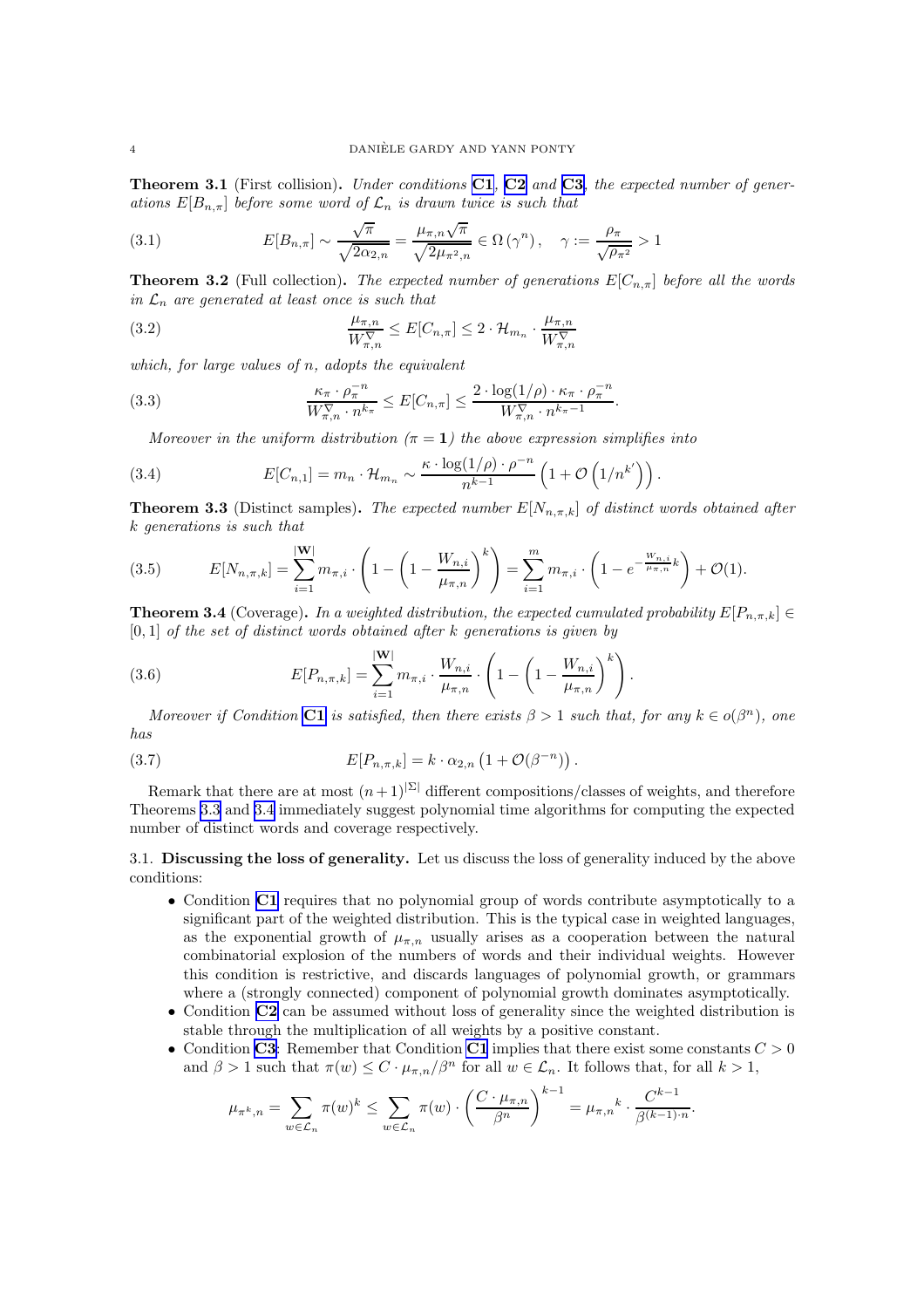<span id="page-5-0"></span>Consequently the exponential growth factor  $\rho_{\pi^k}^{-1}$  of  $\mu_{\pi^k,n}$  is such that

$$
\rho_{\pi^k}^{-1}\leq \left(\beta^{(k-1)}\rho_\pi^k\right)^{-1}<\rho_\pi^{k-1}
$$

and Condition [C3](#page-3-0) is a direct consequence of Condition [C1](#page-3-0).

#### 4. General theorems

In the following section we establish general results on non-uniform urn models, which we apply to weighted distributions. Let **u** be a set of urns,  $m = |\mathbf{u}|$  its cardinality and, for each  $u_i \in \mathbf{u}$ , let  $W_i$  be the weight of  $u_i$ , and  $p_i$  its probability. This defines a probability distribution  $\mathbf{p} = (p_i)_{i=1}^m$ such that  $\sum_{i=1}^{m} p_i = 1$  and for all  $i \in [1, m - 1], p_i \le p_{i+1}$ .

#### 4.1. Birthday paradox: First collision.

**Theorem 4.1.** Assume there exists  $\tau := \tau(\mathbf{p})$  such that

(A)  $p_m \cdot \tau < 1$ ;  $(B)$   $\sqrt{\alpha_2} \cdot \tau \to +\infty$  when  $m \to \infty$ ; (C)  $\sqrt[3]{\alpha_3} \cdot \tau \to 0$  when  $m \to \infty$ ;

Then the waiting time  $E(B)$  of the first birthday can be approximated by

$$
E(B) = \sqrt{\frac{\pi}{2\alpha_2}}(1 + o(1)).
$$

4.1.1. Application to weighted distribution.

**Proposition 4.2.** Let  $\mathcal{G}_{\pi}$  be a weighted context-free grammar and  $\mathcal{L}$  be its associated language, satisfying Conditions [C1](#page-3-0), [C2](#page-3-0), and [C3](#page-3-0). Then the weighted distribution induced on  $\mathcal{L}_n$  satisfies the conditions (A), (B) and (C) of Theorem 4.1 for any  $\tau_n := \alpha_{k,n}$  such that  $2 < k < 3$ . Consequently the first collision is observed after  $E[B | n] = \sqrt{\pi/2\alpha_{2,n}}(1 + o(1))$  generations.

4.2. Coupon collector: Waiting for the full collection. First let us remind that the uniform case is covered by the following folklore theorem [\[13](#page-11-0)].

**Theorem 4.3.** In the uniform distribution, the waiting time  $E[C_1]$  is given by

(4.1) 
$$
E[C_1] = m \cdot \mathcal{H}_m \in \Theta(m \cdot \log(m)).
$$

**Theorem 4.4.** In a non-uniform distribution and for large values of n, the waiting time  $E[C_\pi]$  of the full collection obeys

(4.2) 
$$
\frac{1}{p_1} \leq E[C_\pi] \leq 2 \cdot \mathcal{H}_m \cdot \frac{1}{p_1}
$$

where  $p_1$  is the smallest probability of an urn.

*Proof.* First let us point out that, for any urn  $u$ , the waiting time of the full collection is greater than the expected time when a first ball reaches u. Since the least probable urn has probability  $p_1$ , then the lower bound on  $E[C_\pi]$  immediately follows.

From a recent contribution by Berenbrink and Sauerwald[[2\]](#page-10-0), we know that the waiting time  $E[C_\pi]$  for the full collection of m items drawn with respective probabilities  $p_1 \leq p_2 \leq \ldots \leq p_m$  can be approximated within a  $\mathcal{O}(\log \log m)$  factor by an estimate

(4.3) 
$$
u_m = \sum_{i=1}^m \frac{1}{ip_i}.
$$

More precisely it is shown in[[2\]](#page-10-0) that

(4.4) 
$$
\frac{\mathcal{U}_m}{3e \cdot \log \log m} \leq E[C_\pi] \leq 2\mathcal{U}_m.
$$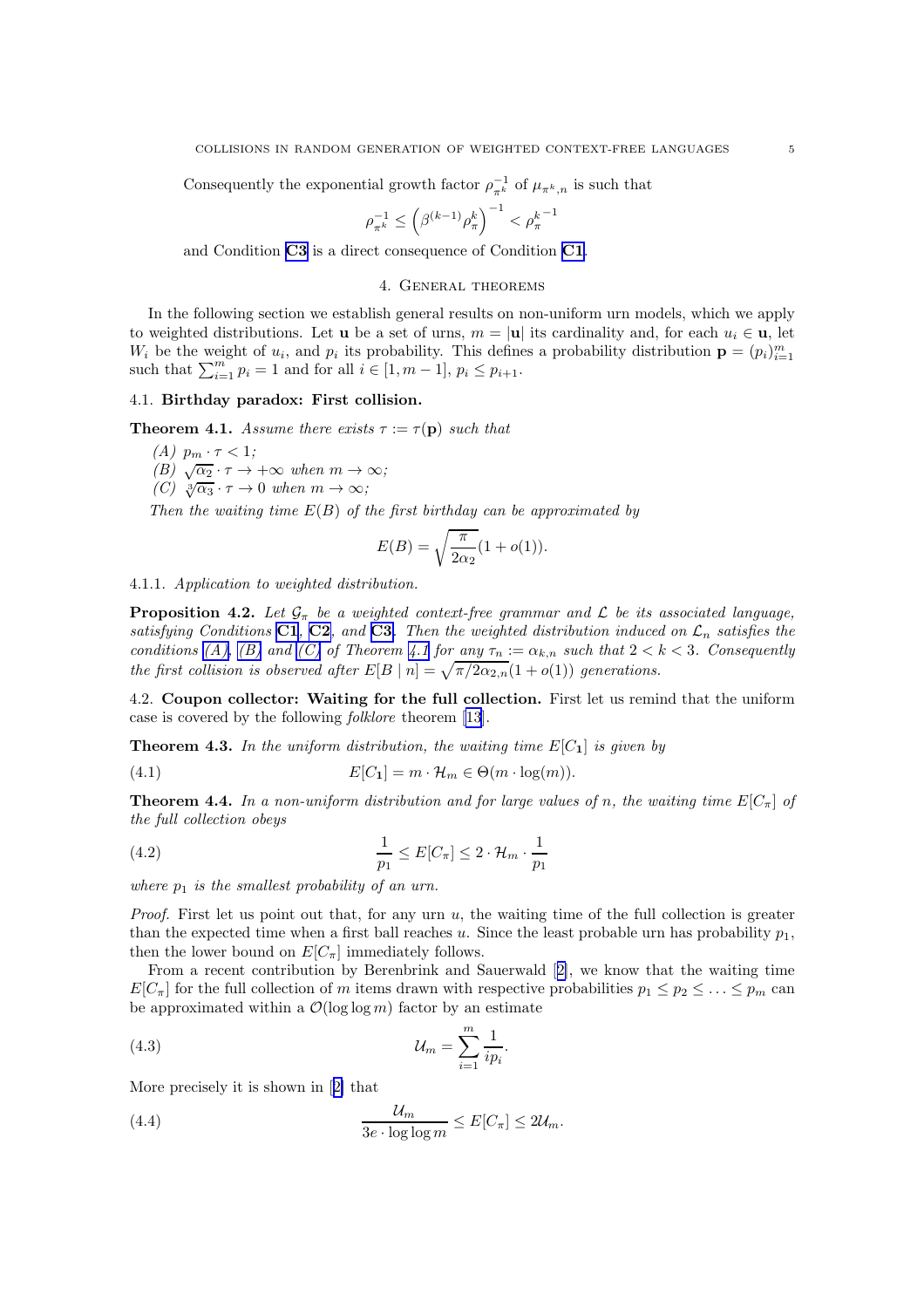<span id="page-6-0"></span>

FIGURE 1. Plots of  $p_1 \cdot U_m$  for weighted Motzkin words exhibit a linear growth on n, suggesting that the upper bound is reached.

In our urn model, equation [4.3](#page-5-0) specializes into

$$
\mathcal{U}_m = \sum_{i=1}^m \frac{1}{ip_i} = \frac{1}{p_1} \left( \sum_{i=1}^m \frac{1}{i \Delta_i} \right)
$$

where  $\Delta_i := p_i/p_1$ . Since  $p_1$  is the weight of the least probable urn, then one has  $\Delta_i \geq 1$ ,  $\forall i \in [1, m]$ , and therefore the following upper bound holds

$$
\mathcal{U}_m \leq \frac{1}{p_1} \left( \sum_{i=1}^m \frac{1}{i} \right) = \frac{1}{p_1} \cdot \mathcal{H}_m
$$

in which one recognizes the upper bound of Equation [4.2.](#page-5-0)

Experiments suggest that the upper bound is in fact reached. For instance, Figure 1 shows the value  $p_1 \cdot U_m$  for weighted Motzkin paths, where a weight  $W > 1$  is associated to horizontal steps, while up and down steps remain unweighted. In such a case the growth of  $p_1 \cdot U_m$  appears to be linear with different slopes depending on the parity of n. This phenomenon is due to the fact that the minimal number of horizontal steps in a Motzkin word of length  $n$  is 0 (resp. 1) for even (resp. odd) lengths, leading to minimal weights of 1 for even lengths and  $\pi$  to odd ones.

4.3. Occupancy analysis. Figuring out the average state after k generations turns out to be easier that the inverse problem – finding expected number  $k$  of generations before a given state is observed. We refer to a survey [\[16](#page-11-0)] by one of the authors for examples of urns model in the context of the analysis of algorithms. Here we establish a general formula for the cumulated weight in a weighted urn model through a generating function analysis.

**Theorem 4.5.** The total weight  $E[W_k]$  of occupied urns after throwing k balls is given by

(4.5) 
$$
E[W_k] = \sum_{i=1}^{m} W_i \cdot \left(1 - (1 - p_i)^k\right).
$$

Proof. Consider the bivariate generating function

$$
\Psi_{\pi}(x,y) = \sum_{j\geq 0} \sum_{k\geq 0} a_{j,k} \cdot x^j \cdot \frac{y^k}{k!}
$$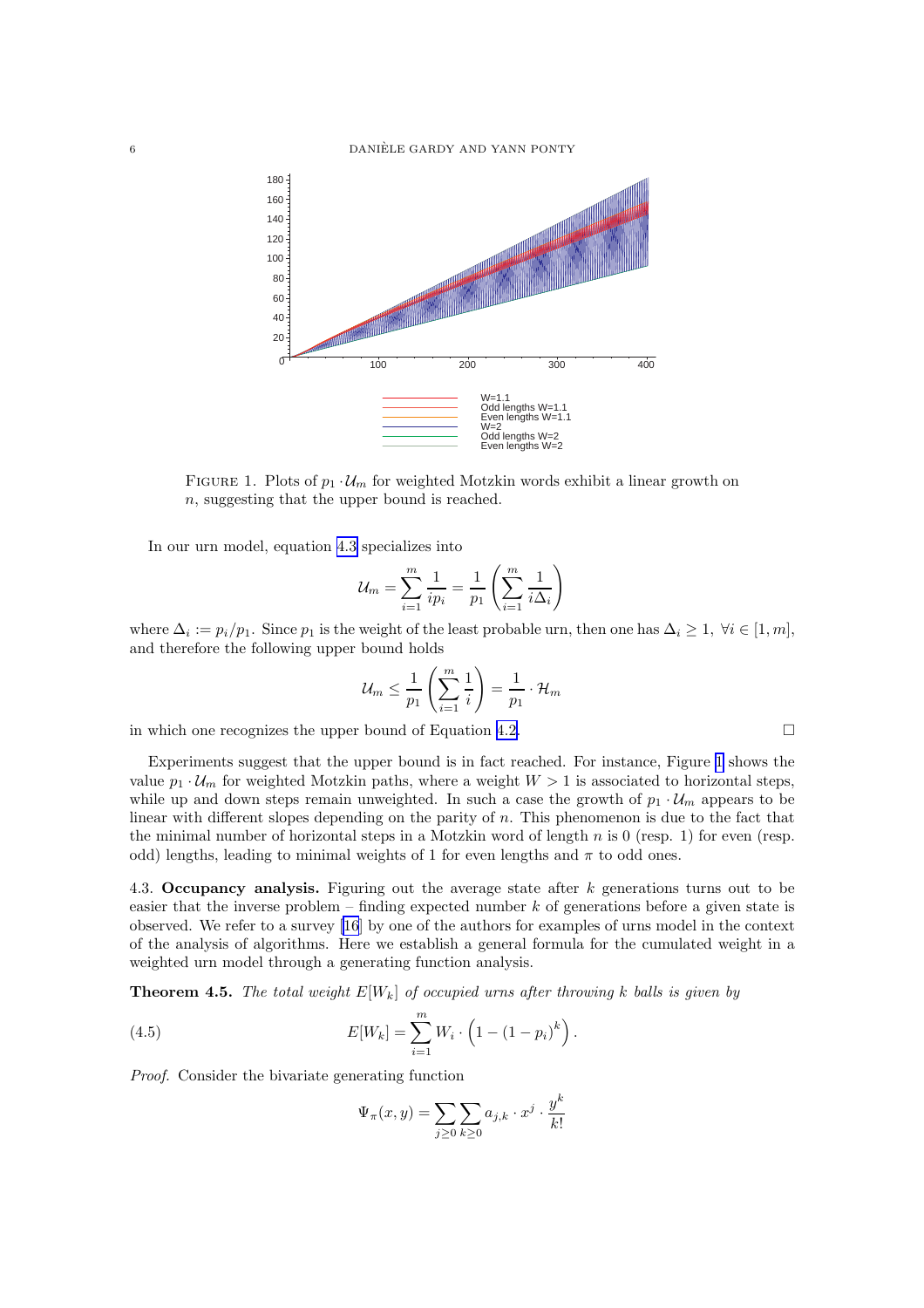<span id="page-7-0"></span>where  $a_{i,k}$  is the probability of reaching a set of urns having cumulated weight equal to j upon throwing k balls. Remark that such random allocations can be reinterpreted as sequences of  $m$  urns, each urn  $u_i$  containing either at non-empty set of balls (associated with a  $x^{W_i}(e^{p_i y}-1)$  contribution) or no ball  $(y^0 = 1)$ . Consequently the generating function  $\Psi_\pi(x, y)$  can be reformulated as

$$
\Psi_{\pi}(x,y) = \prod_{i=1}^{m} (1 + x^{W_i} (e^{p_i y} - 1)).
$$

The generating function for the expectation of weight is then classically obtained through a partial  $derivative on x.$ 

$$
E[W_k] = \left[\frac{y^k}{k!}\right] \frac{\partial \Psi_\pi(x, y)}{\partial z} (1, y) = \left[\frac{y^k}{k!}\right] e^{-y} \sum_{i=1}^m W_i \cdot (1 - e^{-y p_i})
$$
  

$$
= \sum_{i=1}^m \cdot \left(\left[\frac{y^k}{k!}\right] e^y - \left[\frac{y^k}{k!}\right] e^{y(1-p_i)}\right) = \sum_{i=1}^m W_i \cdot (1 - (1-p_i)^k)
$$

Remark that, upon setting  $W_i = 1$ , Equation [4.5](#page-6-0) simplifies into  $E[N_k]$  of urns reached by at least one ball (cf Hwang and Janson[[17\]](#page-11-0)), such that

$$
E[N_k] = \sum_{i=1}^{m} \left( 1 - (1 - p_i)^k \right) = \sum_{i=1}^{m} \left( 1 - e^{-p_i k} \right) + \mathcal{O}(1)
$$

4.3.1. Asymptotic estimates for the coverage. Let us start from the formula

$$
E[W_k] = \sum_{i=1}^{m} W_i \cdot (1 - (1 - p_i)^k) = \sum_{i=1}^{m} W_i \cdot (1 - e^{k \cdot \log(1 - p_i)})
$$

Since  $p_i < 1$  for all  $i \in [1, m]$ , then one can use an approximation  $log(1 - p_i) = -p_i + \mathcal{O}(p_i^2)$  for large values of  $m$ , which can be be injected into  $E$  to obtain

$$
E[W_k] = \sum_{i=1}^m W_i \cdot \left(1 - e^{k(-p_i + \mathcal{O}(p_i^2))}\right).
$$

If  $k \cdot p_m \in o(1)$ , then  $k \cdot p_i \leq k \cdot p_m \in o(1)$  for all  $i \in [1, m]$ , and therefore  $e^{k(-p_i + \mathcal{O}(p_i^2))}$  $1 - kp_i + \mathcal{O}(kp_i^2)$ , which gives

(4.6) 
$$
E[W_k] = \sum_{i=1}^m W_i \left( k p_i + \mathcal{O}(k p_i^2) \right) = k \sum_{i=1}^m W_i p_i + \mathcal{O}\left(k \sum_{i=1}^m W_i \cdot p_i^2\right).
$$

In weighted languages that satisfy Condition [C1](#page-3-0), there exists  $\beta > 1$  such that  $p_i \in \mathcal{O}(\beta^{-n})$ , for all  $i \in [1, m]$ . Consequently, for any  $k \in o(\beta^n)$ , one has

$$
E[W_k] = k \sum_{i=1}^m W_i p_i \left( 1 + \mathcal{O}(\beta^{-n}) \right) = k \cdot \mu_{\pi,n} \cdot \alpha_{2,n} \left( 1 + \mathcal{O}(\beta^{-n}) \right).
$$

#### 5. Application to the statistical sampling of RNA

5.1. Motivation. Random generation has recently found a novel application in the in silico prediction of RNA folding. Namely a state-of-the-art method [\[8](#page-11-0)] for predicting the functional folding of a given RNA sequence uses a non-uniform random generation scheme[[9\]](#page-11-0). This method aims at predicting the functional, or native, secondary structure of an RNA, a coarse-grain representation of the three-dimensional conformation. Based on the observation that the native structure is not necessarily that of lowest free-energy, Ding et al used a model initially proposed by Mc Caskill[[18\]](#page-11-0), and hypothesized a Boltzmann distribution based on the free-energy over the set of possible conformations. Their method generates a representative set of 1000 secondary structures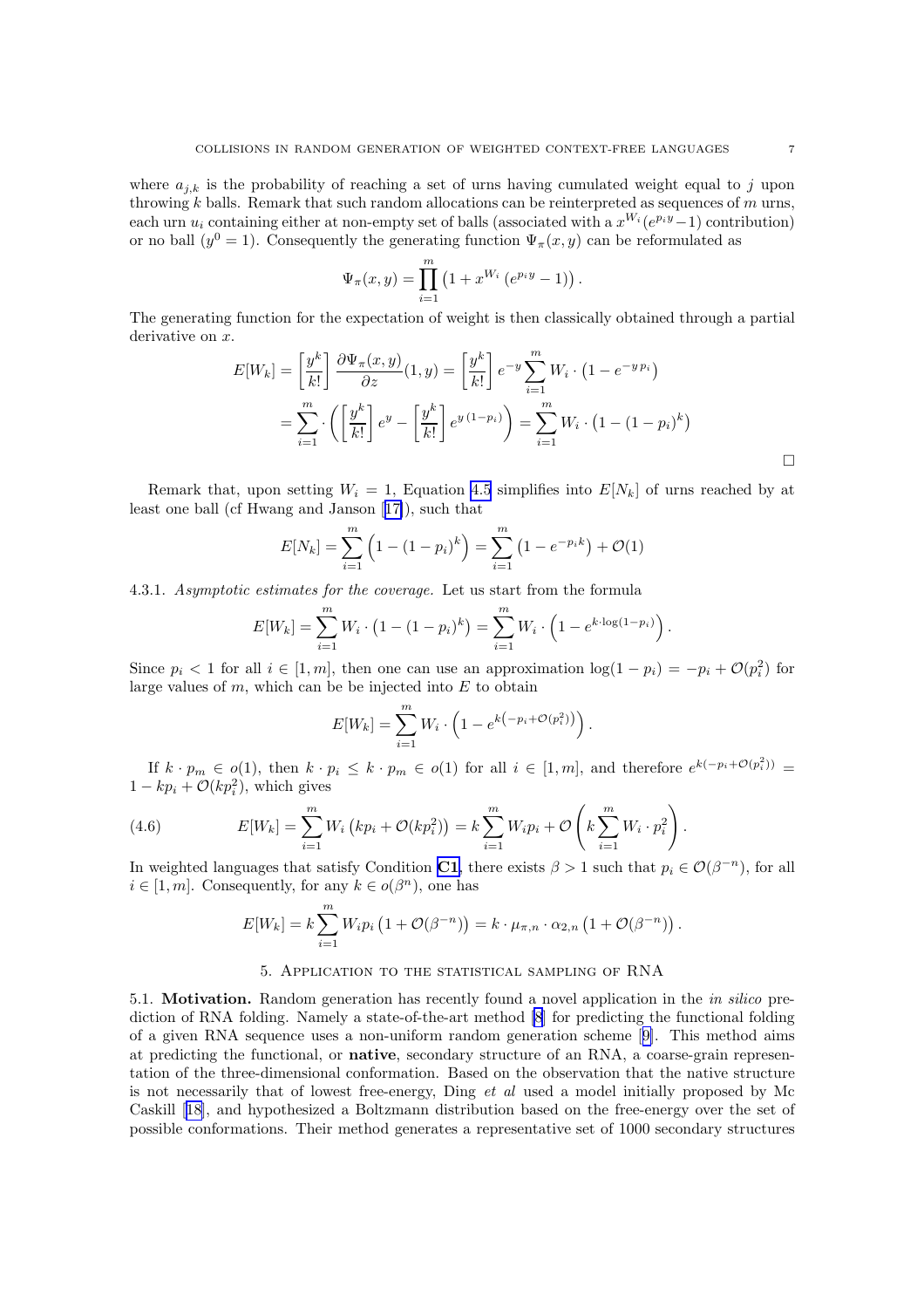

Figure 2. Secondary structure (Left) of a transfer RNA (tRNA) and its equivalent representation as a Motzkin walk (Bottom-right). Top-right: Typical picture of the Boltzmann ensemble, i.e. a set secondary structures compatible with the RNA sequence, colored according to their respective Boltzmann factor  $e^{\frac{E_s}{RT}}$ .

using a statistical sampling algorithm [\[9](#page-11-0)]. These structures are then clustered and a consensus structure is extracted. Considering this consensus led to a better sensibility/specificity tradeoff than previous approaches based on free-energy minimization [\[25](#page-11-0)].

However, given the variability in length and sequence composition of real RNAs, the 1000 structures criterion seems somewhat arbitrary and may lead to irreproducible observations in the context of highly variable observables. On the other hand, the sampled sets of structures might feature a large level of redundancy. Our theorems provide useful tools for a quantitative characterization of such situations.

5.2. Statistical sampling of RNA secondary structures. An RNA sequence can be encoded by a sequence of bases A, C, G and U where local compatibility rules  $(A \leftrightarrow U, A \leftrightarrow U)$ , and  $G \leftrightarrow U$ allow for a folding, i.e. a formation of chemical bounds between pairs of bases. The RNA secondary structure constitutes a restriction of all possible base-pairings, where each base is involved in at most one base-pairs with the additional constraint that the induced matching does not feature crossing interactions. A simplified energy model of Nussinov[[19\]](#page-11-0) assigns free-energies contributions  $E_b$  between  $-3.0$  and  $-1.0$  KCal.Mol<sup>-1</sup> to each base-pairs b, depending on the number of hydrogen bonds involved in the interaction. The total free-energy  $E_s = \sum_{b \in s} E_b$  of a secondary structure s is then inherited additively, and each secondary structure  $s$  is drawn with probability proportional to its **Boltzmann factor**  $e^{\frac{E_s}{RT}}$  where R is the perfect gaz constant and T the temperature in Kelvin.

5.3. Statistical sampling as a weighted generation. Let us first remind that Motzkin words are well-parenthesized words featuring any number of dots characters •. Let us define a peak as an occurrence of a motif (), and a k-**plateau** as an occurrence of a motif  $(\bullet^k)$ ,  $k > 0$ . Let  $\theta \in \mathbb{N}$  be a parameter, then one defines secondary structures as *peakless* Motzkin words, or more generally as Motzkin words that are free of t-plateaux, for any  $t < \theta$ . The correspondence between coarse-grained conformations and Motzkin words is illustrated in Figure 2. Each pair of matching parentheses represents a base-pair, and the  $\theta$  constant models steric constraints and is typically set to 1 in combinatorial studies [\[23\]](#page-11-0) and to 3 in most RNA folding software. Through an adaptation of Viennot et al  $[22]$  $[22]$ , secondary structures can be generated from a non-terminal S using rules

$$
S \to (S_{\geq \theta})S \mid \bullet S \mid \varepsilon \qquad \qquad S_{\geq \theta} \to (S_{\geq \theta})S \mid \bullet S_{\geq \theta} \mid \bullet^{\theta}.
$$

5.4. Expected times for first collision and full collection. Assuming a standard homopolymer model, in which any pair of base can bind, statistical sampling is equivalent to a weighted random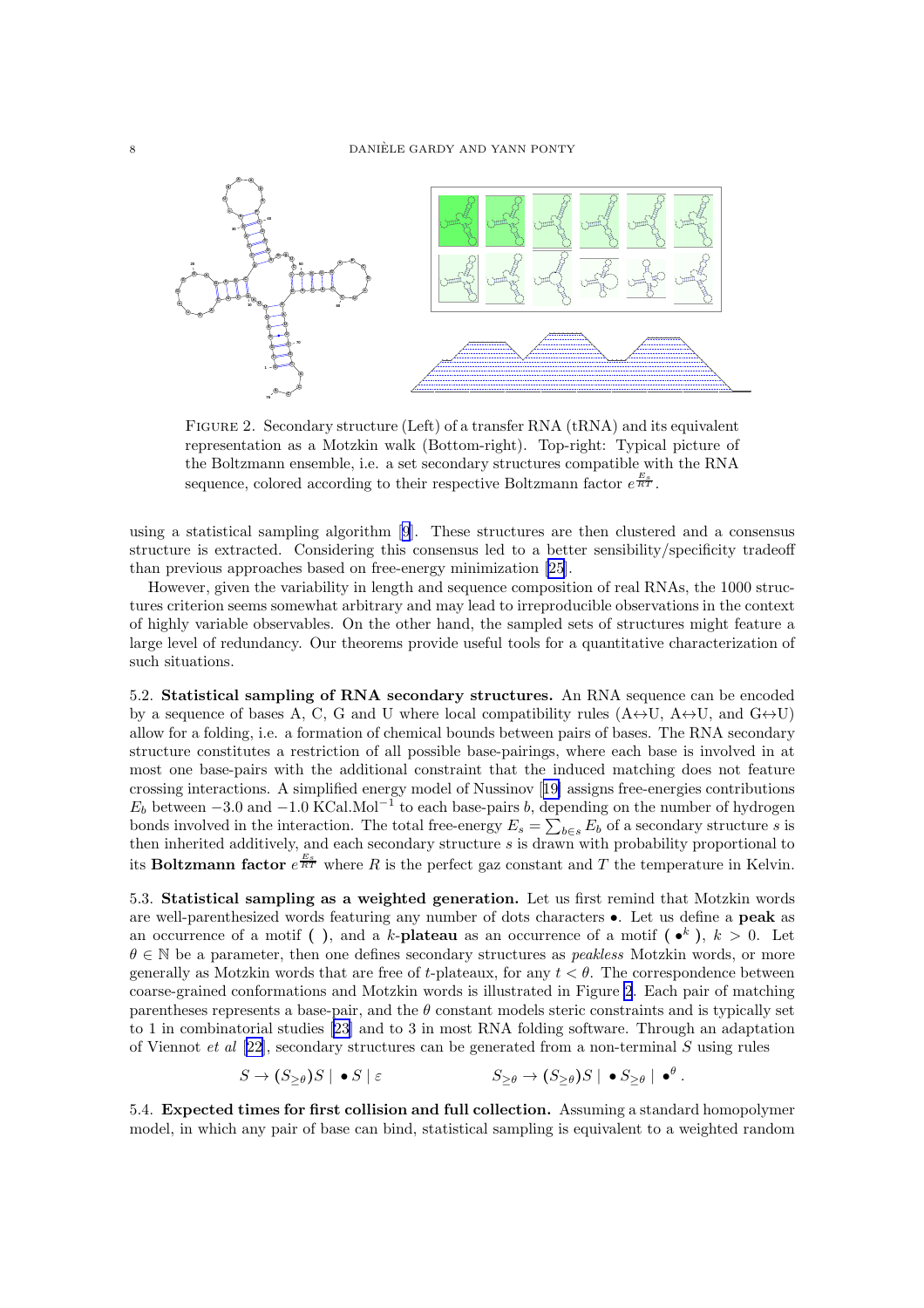<span id="page-9-0"></span>

Figure 3. Expected coverage (Top) and proportion of distinct words (Bottom) within sampled set of words of various length, considering different values for  $\theta$ and E the free-energy contribution of a base-pair.

generation, taking  $w := e^{\frac{E}{RT}}$  as the weight of any base-pair b (e.g. any occurrence of a opening parenthesis). The resulting weighted generating function is then given by

$$
S_{w,\theta}(z) = \frac{1 - 2z + (w+1)z^2 - wz^{\theta+2} - \sqrt{\Delta_{w,\theta}}}{(1-z)2z^2}
$$
  

$$
\Delta_{w,\theta} := 1 - 4z + (6 - 2w)z^2 + 4(w-1)z^3 + (w-1)^2z^4
$$
  

$$
-2wz^{\theta+2} + 4wz^{\theta+3} - 2w(1+w)z^{\theta+4} + w^2z^{2\theta+4}.
$$

Using our formulae, one can get estimates for the waiting times  $E[B_{n,\theta,E}]$  and  $E[C_{n,\theta,E}]$  for the first collision and full collection respectively, and observes the following behaviors

$$
E[B_{n,1,-1}] \sim \frac{1.24 \cdot 1.54^n}{\sqrt[4]{n^3}} \qquad E[B_{n,3,-3}] \sim \frac{0.85 \cdot 1.105^n}{\sqrt[4]{n^3}}
$$

$$
\frac{0.64 \cdot 4.33^n}{n\sqrt{n}} \lesssim E[C_{n,1,-1}] \lesssim \frac{1.24 \cdot 4.33^n}{\sqrt{n}} \qquad \frac{0.065 \cdot 12.65^n}{n\sqrt{n}} \lesssim E[C_{n,3,-3}] \lesssim \frac{0.11 \cdot 12.65^n}{\sqrt{n}}
$$

First one sees that the nature of these growths is unaffected by a change of weights and/or values of  $\theta$ . This is not really surprising, since the grammar is strongly connected and therefore always gives rise to generating functions whose singularities are of square-root type [\[10](#page-11-0)]. However the exponential growth factor is strongly affected by these variations with practical consequences. For instance considering tRNAs  $(n = 80)$  and using our first order approximation gives a time of first collision of ~ 4.7.10<sup>13</sup> samples in the  $(\theta = 1, E = -1)$  model, while only ~ 93.55 samples are required in the  $(\theta = 3, E = -3)$  model for the first collision to occur.

5.5. Collisions and coverage. Finally let us address the coverage and number of distinct samples obtained by a random generation scenario. Remark that RNA secondary structures of length  $n$  with k plateaux are in bijection with Motzkin words of length  $n - k\theta$  with k peaks/plateaux, where the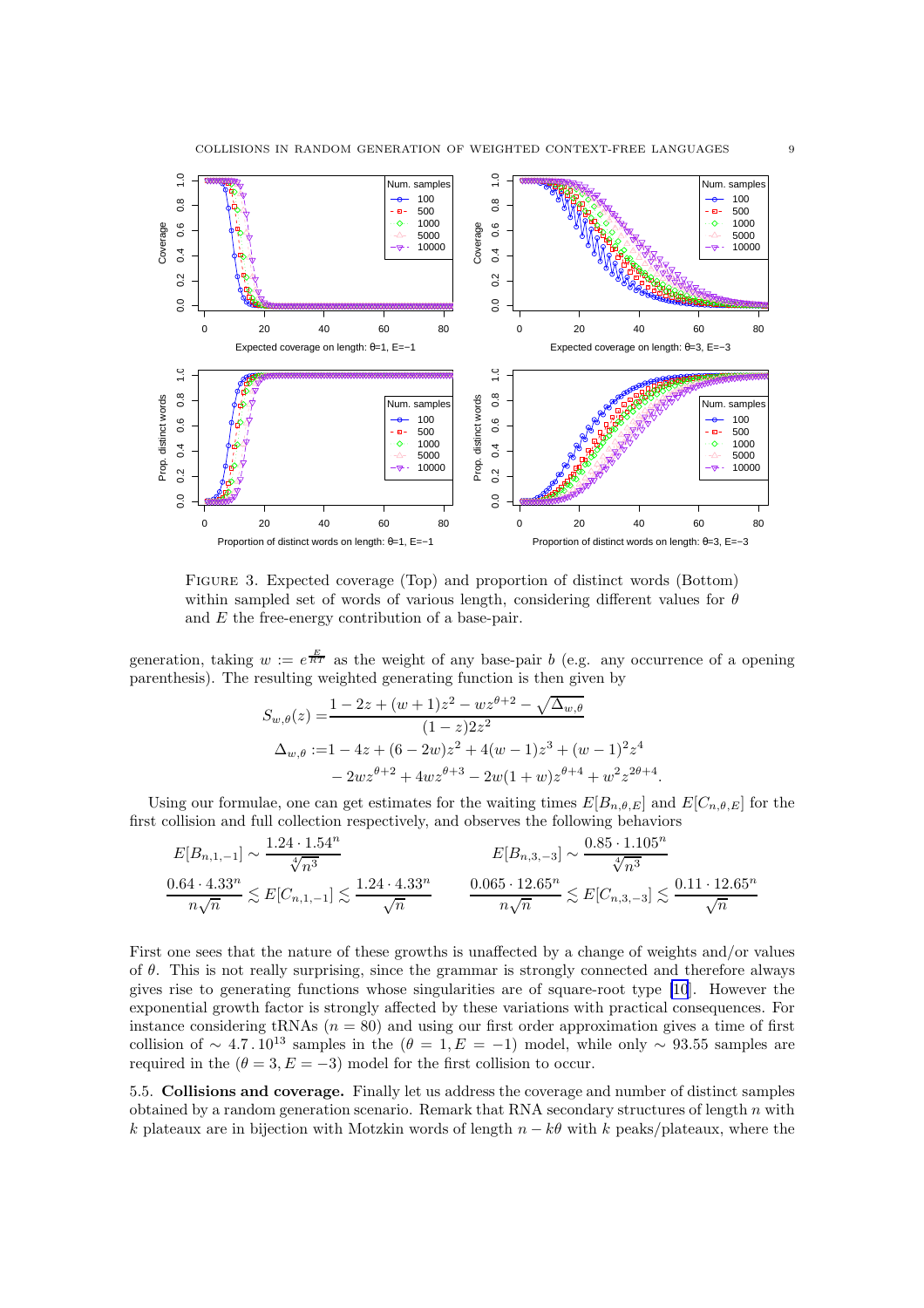<span id="page-10-0"></span>bijection simply consists in removing the first  $\theta$  horizontal steps of each plateau in every secondary structure. Let us further remind that Dyck words with  $k$  peaks and  $2i$  letters are counted by the Naranaya numbers  $\mathcal{N}(i,k)$ , and that Motzkin words are obtained by inserting some dots within a Dyck word. It follows that the number  $s_{n,k,i,\theta}$  of secondary structures of length n featuring i plateaux and  $k \geq i$  base-pairs is such that

(5.1) 
$$
s_{n,k,i,\theta} = \mathcal{N}(i,k) \binom{n-\theta k}{n-2i-\theta k} = \frac{1}{i} \binom{i}{k} \binom{i}{k-1} \binom{n-\theta k}{n-2i-\theta k}
$$

Using the above formula, one can compute exactly in polynomial time the expected coverage from Theorem [3.4](#page-4-0) and the proportion of distinct samples from Theorem [3.3,](#page-4-0) and one obtains the results summarized in Figure [3](#page-9-0). Interestingly Figure [3](#page-9-0) shows that the inevitable decay of the coverage can be delayed by free-energies contributions of large absolute values. For instance a sampled set of 1000 structures still achieves a 50% coverage for RNAs of length < 30 for a free-energy contribution in the  $(\theta = 3, E = -3)$  model while yielding a negligible coverage in the  $(\theta = 1, E = -1)$  model. This suggests that, for highly stable RNAs (having low free-energy) of modest size, the 1000 structure criterion might be sufficient. Also a symmetry of the coverage and proportion can be observed, although the amplitude of the oscillations for  $\theta = 3$  seem to have less of an impact on the proportion of distinct words than on their coverage.

### 6. Conclusion and perspectives

In this article, we investigated the redundancy of random sets of words of context-free languages drawn with respect to a weighted distribution. Using a random allocation model we derived exact and/or asymptotic equivalent forms for: the expected numbers of generations prior to the first collision and full collection, the average proportion of distinct words within a sampled set of k words and its cumulated probability. Interestingly, the second moment of the probability distribution both appears in the asymptotic behaviors of the first collision and the expected coverage. We applied these theorems to analyze the output of a statistical sampling algorithm used to predict the functional folding of RNA molecules. We showed that, although the time of first collision is exponential on the length of the RNA, its exponential factor strongly depends on the free-energy contribution of base-pairs, and may still allow for frequent collisions for RNAs of small – yet relevant – lengths.

Future directions for this work first include a better characterization of the full collection waiting time. Namely we showed that, unsurprisingly, the waiting time is dominated by the overall (exponential) weight but obtained lower and upper that are still separated by a  $\Theta(n)$  factor. A possible direction for a tighter bound resides in algebraic manipulations of Harmonic numbers coupled with additional assumptions on the distribution of weights (i.e. distribution of symbols), for which local limit theorems are known to hold under certain hypotheses. Also we may refine our analysis of RNA statistical sampling, using more sophisticated – yet still context-free – grammars in order to accommodate more realistic models for the free-energy.

#### **ACKNOWLEDGEMENTS**

The authors wish to thank the organizers of the GASCOM'08 conference in Bibbiena, Italy where the present collaboration started. The present work was funded the Agence Nationale de la Recherche through the BOOLE NT09 432755 (DG) and the GAMMA 07-2 195422 (YP) programs.

#### **REFERENCES**

<sup>1.</sup> F. Bassino, J. David, and C. Nicaud, *On the average complexity of Moore's state minimization algorithm*, 26th International Symposium on Theoretical Aspects of Computer Science (STACS 2009) (Dagstuhl, Germany), Leibniz International Proceedings in Informatics (LIPIcs), vol. 3, 2009, pp. 123–134.

<sup>2.</sup> P. Berenbrink and T. Sauerwald, *The weighted coupon collector's problem and applications*, 15th International Computing and Combinatorics Conference (COCOON'10), 2009.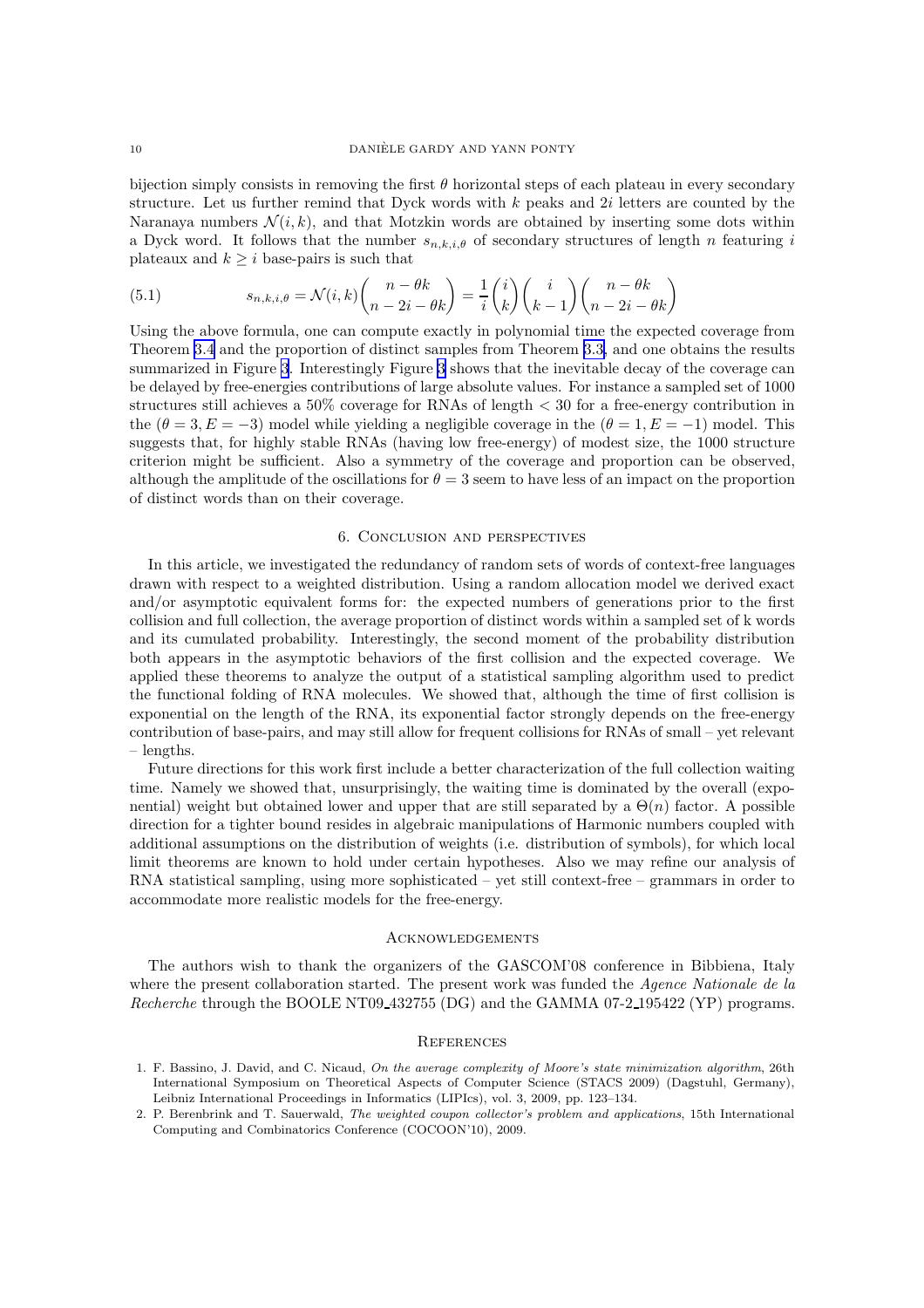- <span id="page-11-0"></span>3. O. Bodini and Y. Ponty, *Multi-dimensional Boltzmann sampling of languages*, Proceedings of AOFA'10 (Vienna), June 2010.
- 4. S. Brlek, E. Pergola, and O. Roques, *Non uniform random generation of generalized Motzkin paths*, Acta Informatica 42 (2006), no. 8, 603–616.
- 5. B. Canou and A. Darrasse, *Fast and sound random generation for automated testing and benchmarking in objective Caml*, ML '09: Proceedings of the 2009 ACM SIGPLAN workshop on ML (New York, NY, USA), 2009, pp. 61–70.
- 6. A. Denise, M.-C. Gaudel, S.-D. Gouraud, R. Lassaigne, and S. Peyronnet, *Uniform random sampling of traces in very large models*, First ACM International Workshop on Random Testing (ISSTA), 2006, pp. 10–19.
- 7. A. Denise, O. Roques, and M. Termier, *Random generation of words of context-free languagesaccording to the frequencies of letters*, Mathematics and Computer Science: Algorithms,Trees, Combinatorics and probabilities (D. Gardy and A. Mokkadem, eds.), Trends in Mathematics, Birkha¨user, 2000, pp. 113–125.
- 8. Y. Ding, C. Y. Chan, and C. E. Lawrence, *RNA secondary structure prediction by centroids in a boltzmann weighted ensemble*, RNA 11 (2005), 1157–1166.
- 9. Y. Ding and E. Lawrence, *A statistical sampling algorithm for RNA secondary structure prediction*, Nucleic Acids Research 31 (2003), no. 24, 7280–7301.
- 10. M. Drmota, *Systems of functional equations*, Random Struct. Alg. 10 (1997), 103–124.
- 11. P. Duchon, P. Flajolet, G. Louchard, and G. Schaeffer, *Boltzmann samplers for the random generation of combinatorial structures*, Combinatorics, Probablity, and Computing 13 (2004), no. 4–5, 577–625, Special issue on Analysis of Algorithms.
- 12. P. Flajolet, *Analytic models and ambiguity of context-free languages*, Theor. Comput. Sci. 49 (1987), no. 2-3, 283–309.
- 13. P. Flajolet, D. Gardy, and L. Thimonier, *Birthday paradox, coupon collectors, caching algorithms and selforganizing search*, Discrete Appl. Math. 39 (1992), no. 3, 207–229.
- 14. P. Flajolet and R. Sedgewick, *Analytic combinatorics*, Cambridge University Press, 2009.
- 15. P. Flajolet, P. Zimmermann, and B. Van Cutsem, *Calculus for the random generation of labelled combinatorial structures*, Theoretical Computer Science 132 (1994), 1–35.
- 16. D. Gardy, *Occupancy urn models in the analysis of algorithms*, Journal of Statistical Planning and Inference 101 (2002), no. 1-2,  $95 - 105$ .
- 17. H.-K. Hwang and S. Janson, *Local limit theorems for finite and infinite urn models.*, Ann. Probab. 36 (2008), no. 3, 992–1022.
- 18. J.S. McCaskill, *The equilibrium partition function and base pair binding probabilities for RNA secondary structure*, Biopolymers 29 (1990), 1105–1119.
- 19. R. Nussinov and A.B. Jacobson, *Fast algorithm for predicting the secondary structure of single-stranded rna*, Proc Natl Acad Sci U S A 77 (1980), 6903–13.
- 20. Y. Ponty, *Non-redundant random generation from weighted context-free languages*, Proceedings of GASCOM'08, June 2008, p. 10 pp.
- 21. Y. Ponty, M. Termier, and A. Denise, *GenRGenS: Software for generating random genomic sequences and structures*, Bioinformatics 22 (2006), no. 12, 1534–1535.
- 22. M. Vauchaussade de Chaumont and G. Viennot, *Polynômes orthogonaux et problèmes d'énumération en biologie*  $moléculaire$ , Séminaire Lotharingien de Combinatoire (1983).
- 23. M. S. Waterman, *Secondary structure of single stranded nucleic acids*, Advances in Mathematics Supplementary Studies 1 (1978), no. 1, 167–212.
- 24. H. S. Wilf, *A unified setting for sequencing, ranking, and selection algorithms for combinatorial objects*, Advances in Mathematics 24 (1977), 281–291.
- 25. M. Zuker and P. Stiegler, *Optimal computer folding of large RNA sequences using thermodynamics and auxiliary information*, Nucleic Acids Res 9 (1981), 133–148.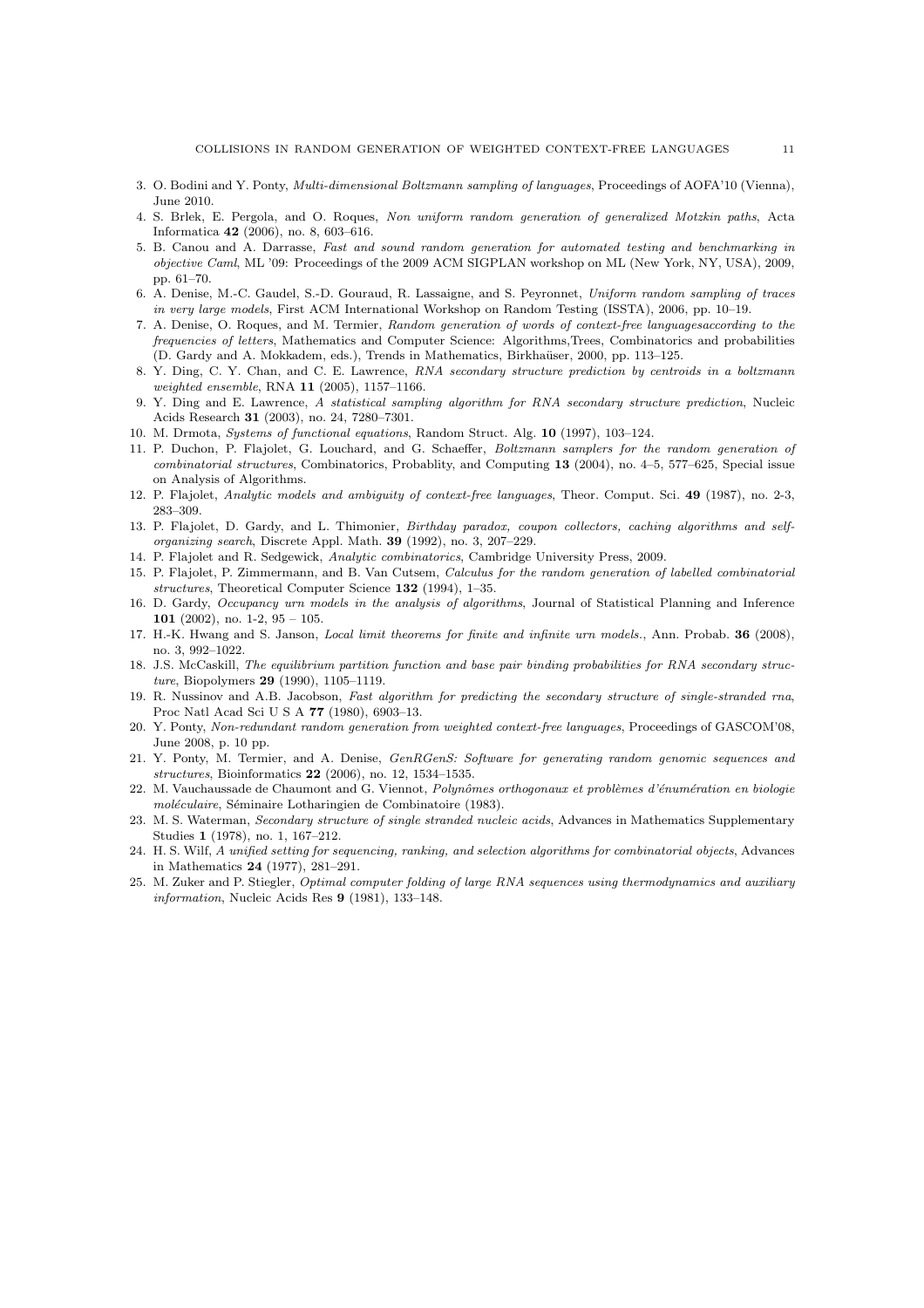#### **APPENDIX**

Proof. (Theorem [4.1\)](#page-5-0) From[[13\]](#page-11-0), the waiting time for the first birthday can be expressed as

$$
E(B) = \int_0^{+\infty} \lambda(t)e^{-t}dt, \quad \text{with} \quad \lambda(t) = \prod_{i=1}^m (1 + p_i t).
$$

Let us approximate this integral under the conditions of the theorem. We cut the integral at  $\tau$ , and independently consider the part from 0 to  $\tau$ , which we expect will be dominating, and the part from  $\tau$  to  $+\infty$ , which should give rise to a negligible contribution.

Let us first approximating the integral  $\int_0^{\tau} \lambda(t) e^{-t} dt$ . Consider

$$
\psi(t) = \log \lambda(t) - t = \sum_{i=1}^{m} \log(1 + p_i t) - t.
$$

Then  $E(B) = \int_0^{+\infty} e^{\psi(t)} dt$ . Let us consider a positive real value  $t < \tau$  such that any value  $p_i t$  is uniformly bounded by some  $A < 1$ , then  $\log(1 + p_i t) = p_i t - p_i^2 t^2 + \mathcal{O}(p_i^3 t^3)$ , where the bound implied in the  $\mathcal{O}(\cdot)$  term is uniform in  $p_it$ . Summing over the whole distribution gives

$$
\psi(t) = -\left(\sum_i p_i^2\right) t^2/2 + \mathcal{O}\left(\sum_i p_i^3 t^3\right)
$$

then  $\psi(t) = -\alpha_2 t^2/2 + \mathcal{O}(\alpha_3 t^3) = -\alpha_2 t^2/2 + \mathcal{O}(\alpha^3 \tau^3)$ . Plugging this into the integral gives

$$
\int_0^{\tau} e^{-\alpha_2 t^2/2 + \mathcal{O}(\alpha^3 \tau^3)} dt = \int_0^{\tau} e^{-\alpha_2 t^2/2} dt (1 + \mathcal{O}(\alpha_3 \tau^3)).
$$

This last integral is computed by a change of variable  $u = t\sqrt{\alpha_2}$ . Approximating with a Gaussian integral  $\int_0^{+\infty} e^{-u^2/2} du = \sqrt{\pi/2}$  finally gives

$$
\int_0^\tau \lambda(t)e^{-t}dt = \sqrt{\frac{\pi}{2\alpha_2}} \left(1 + \mathcal{O}\left(e^{-\tau^2\alpha_2/2}\right) + \mathcal{O}\left(\alpha_3\tau^3\right)\right).
$$

Of course, the validity of this expansion requires that

- The error terms in the above equation are  $o(1)$ : This follows from our assumptions on  $\tau$ , reminding that  $\alpha_3 \tau^3 \to 0$  (Condition [\(C\)\)](#page-5-0) and  $\alpha_2 \tau^2 \to \infty$  (Condition [\(B\)\)](#page-5-0).
- Each of the terms  $p_i t$  is uniformly bounded by some  $A < 1$ : Since  $p_m$  is the greatest probability, then it suffices that  $p_m \tau \leq A < 1$  (Condition [\(A\)\)](#page-5-0).

Let us bound the value of the remainder  $\int_{\tau}^{+\infty} \lambda(t) e^{-t} dt$ . We factor out the term  $\lambda(\tau) e^{-\tau} = e^{\psi(\tau)}$ , which we expect to be dominant. The remaining term is

$$
\int_{\tau}^{+\infty} \frac{\lambda(t)}{\lambda(\tau)} e^{\tau - t} dt = \int_{0}^{+\infty} \frac{\lambda(\tau + s)}{\lambda(\tau)} e^{-s} ds
$$

$$
= \int_{0}^{+\infty} \prod_{i=1}^{m} \left(1 + \frac{p_i}{1 + p_i \tau} s\right) e^{-s} ds
$$

$$
= \int_{\tau}^{+\infty} e^{\sum_{i=1}^{m} \log\left(1 + \frac{p_i}{1 + p_i \tau} s\right) - s} ds
$$

Now, for any positive x,  $log(1 + x) \leq x$  which gives a bound

$$
\sum_{i=1}^{m} \log \left( 1 + \frac{p_i}{1 + p_i \tau} s \right) - s \le \left( \sum_{i=1}^{m} \frac{p_i}{1 + p_i \tau} s \right) - s
$$
  

$$
\le \sum_{i=1}^{m} \left( \frac{p_i}{1 + p_i \tau} - p_i \right) s = -sB(\tau),
$$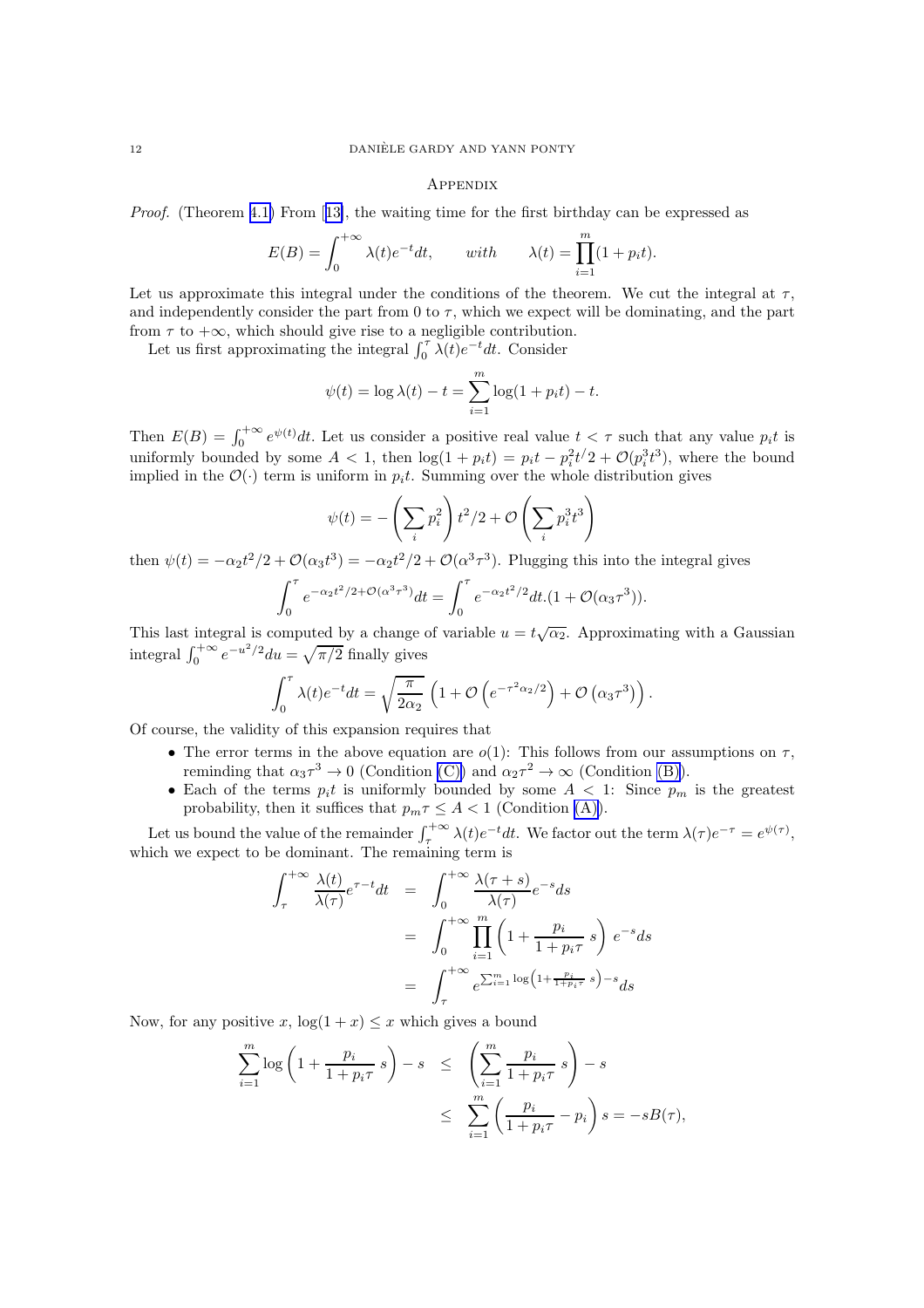with 
$$
B(\tau) = \sum_{i=1}^{m} \left( \frac{-p_i}{1+p_i \tau} + p_i \right) = \sum_{i} \frac{p_i^2 \tau}{1+p_i \tau}
$$
. It follows that  

$$
\int_0^{+\infty} \frac{\lambda(s+\tau)}{\lambda(\tau)} e^{-s} ds \le \int_0^{+\infty} e^{-B(\tau)s} ds =
$$

and finally

$$
\int_{\tau}^{+\infty} \lambda(t)e^{-t}dt \leq \frac{\lambda(\tau)e^{-\tau}}{B(\tau)}.
$$

1  $B(\tau)$ 

Let us consider the order of  $B(\tau)$ . We easily check that, for each i,

$$
0 < 1 - p_i \tau < \frac{1}{1 + p_i \tau} < 1,
$$

thus

$$
0 < p_i^2 \tau - p_i^3 \tau^2 < \frac{p_i^2 \tau}{1 + p_i \tau} < p_i^2 \tau,
$$

which gives bounds on  $B(\tau)$  as

$$
\alpha_2 \tau - \alpha_3 \tau^2 < B(\tau) < \alpha_2 \tau.
$$

Finally, we can bound the error term. In order to conclude, we need to show that

$$
\lambda(\tau)e^{-\tau}/B(\tau) = o(1/\sqrt{\alpha_2}).
$$

First rewrite the last condition as  $e^{-\alpha_2 \tau^2/2 + \mathcal{O}(\alpha_3 \tau^3)} = o(B(\tau)/\sqrt{\alpha_2})$ , taking advantage of  $\lambda(\tau)$  $e^{\tau-\alpha^2\tau^2/2+O(\alpha_3\tau^3)}$ . Assume that we have chosen  $\tau$  such that  $\alpha_2\tau \to +\infty$  and  $\alpha_3\tau^3 \to 0$ ; then  $B(\tau)$ has exact order  $\alpha_2 \tau$  and the condition collapses to  $e^{-\alpha_2 \tau^2/2 + O(\alpha_3 \tau^3)} = o(\tau \sqrt{\alpha_2})$ , which is trivial.  $\Box$ 

*Proof.* (Theorem [4.2\)](#page-5-0) Let us first remind that the **exponential order** [[14\]](#page-11-0) of a sequence  $f_n$ , is a simple exponential function  $K<sup>n</sup>$  such that

$$
\lim_{n \to \infty} \sup |f_n|^{1/n} = K.
$$

Following notations of the Flajolet/Sedgewick's book [\[14](#page-11-0)], we make use of the bowtie notation, and write  $f_n \bowtie K^n$  if  $f_n$  has exponential order  $K^n$ . It is a classic result [\[14,](#page-11-0) Theorem IV.7] that the dominant singularity  $\rho$  of a generating function determines the exponential order of its coefficients  $c_n$ , namely through  $c_n \bowtie \rho^{-n}$ .

Since  $\rho_{\pi}^{k} < \rho_{\pi^{k}}$  holds for any  $k > 1$  and  $\pi_{0} > 1$  (Condition [C3](#page-3-0)), then it follows that

(6.1) 
$$
s_{n,k} := \sqrt[k]{\mu_{\pi_0^k, n}} \bowtie \left(\sqrt[k]{\rho_{\pi_0^k}}\right)^{-n} \text{ and } \sqrt[k]{\rho_{\pi_0^k}} > \rho_{\pi_0}
$$

for  $\pi_0$  any vector of weights strictly larger than 1, and  $\rho_{\pi_0}$  the dominant singularity of  $L_\pi(z)$ .

This result generalizes to any pair  $(a, b) \in \mathbb{R}^2$  of numbers such that  $1 < a < b$ . Indeed, upon taking  $\pi_0 = \pi^a$  and  $k = b/a$  in the above equation, one has  $s_{n,a} \bowtie (\sqrt[a]{\rho_{\pi^a}})^{-n}$ ,  $s_{n,b} \bowtie (\sqrt[b]{\rho_{\pi^b}})^{-n}$ , and it follows from Condition [C3](#page-3-0) that

$$
\sqrt[\alpha]{\rho_{\pi^a}} < \sqrt[b]{\rho_{\pi^b}}.
$$

Consequently, for any  $1 < a < b$ ,  $s_{n,a}$  grows exponentially faster than  $s_{n,b}$ , and one can use such a hierarchy to *squeeze*  $\tau_n^{-1}$  between  $\sqrt{\alpha_{2,n}}$  and  $\sqrt[3]{\alpha_{3,n}}$ .

Namely let us consider

$$
\tau_n := \frac{1}{\sqrt[k]{\alpha_{k,n}}}
$$

for some  $k \in \mathbb{Q}$  such that  $2 < k < 3$ . Then we have

$$
\sqrt{\alpha_{2,n}} \cdot \tau_n = \sqrt{\frac{\mu_{\pi^2,n}}{\mu_{\pi,n}^2}} \sqrt[k]{\frac{\mu_{\pi,n} k}{\mu_{\pi^k,n}}} = \frac{s_{n,2}}{s_{n,k}} \bowtie \left(\frac{\sqrt[k]{\rho_{\pi^k}}}{\sqrt{\rho_{\pi^2}}}\right)^n
$$

and it follows from  $\sqrt{\rho_{\pi^2}} < \sqrt[k]{\rho_{\pi^k}}$  that

$$
\lim_{n \to \infty} \sqrt{\alpha_{2,n}} \cdot \tau_n = +\infty
$$